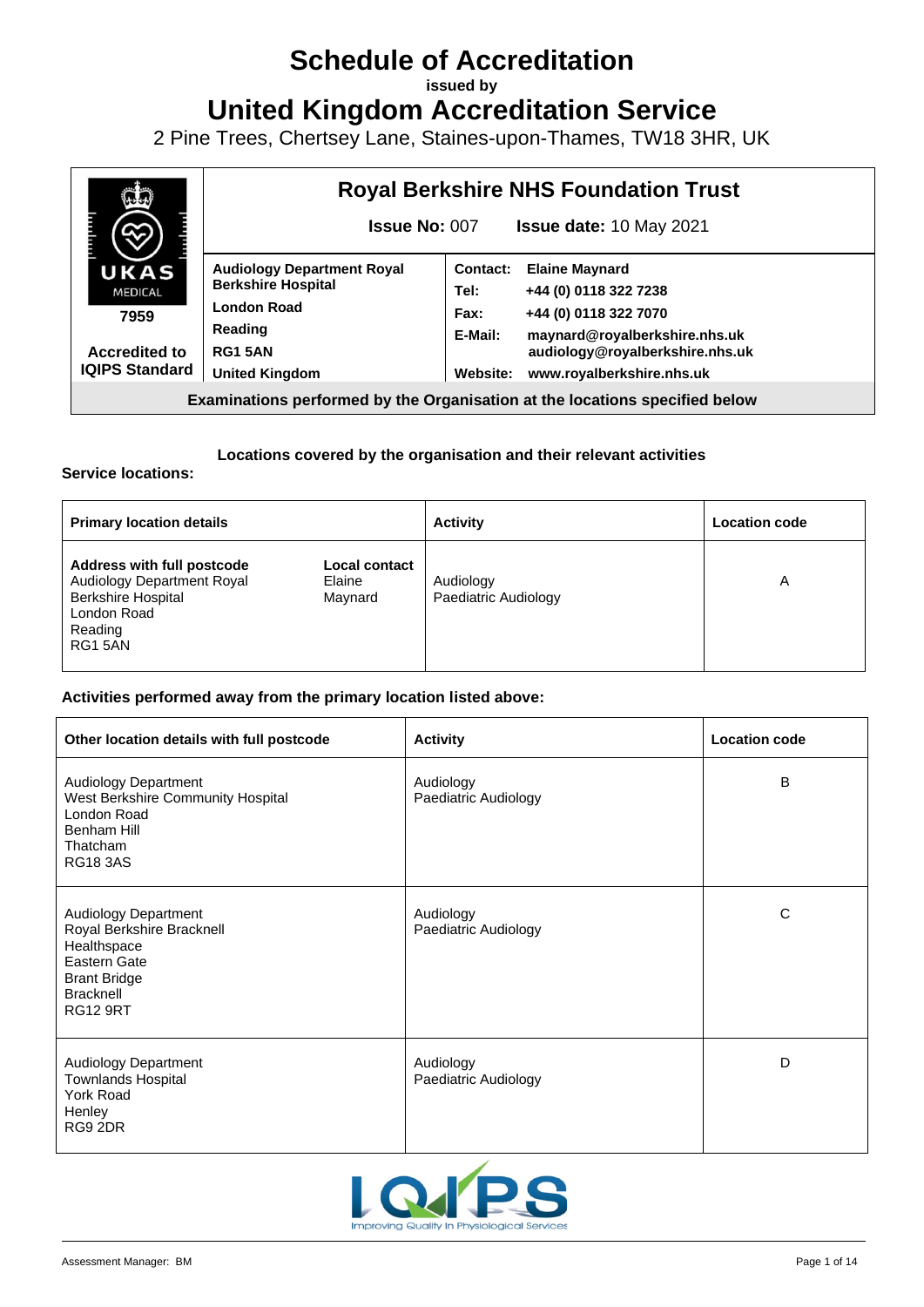

2 Pine Trees, Chertsey Lane, Staines-upon-Thames, TW18 3HR, UK

## **Royal Berkshire NHS Foundation Trust**

**Accredited to IQIPS Standard** **Issue No:** 007 **Issue date:** 10 May 2021

| Other location details with full postcode                                                                       | <b>Activity</b>                   | <b>Location code</b> |
|-----------------------------------------------------------------------------------------------------------------|-----------------------------------|----------------------|
| <b>Wallingford Community Hospital</b><br>Reading Road<br>Wallingford<br>OX10 9DU                                | Audiology                         | E                    |
| The Audiology Department<br><b>Wokingham Community Hospital</b><br>Barkham Road<br>Wokingham<br><b>RG41 2RE</b> | Audiology                         | F                    |
| Mobile Unit                                                                                                     | Audiology                         | G                    |
| <b>Domiciliary Services</b>                                                                                     | Audiology<br>Paediatric Audiology | н                    |

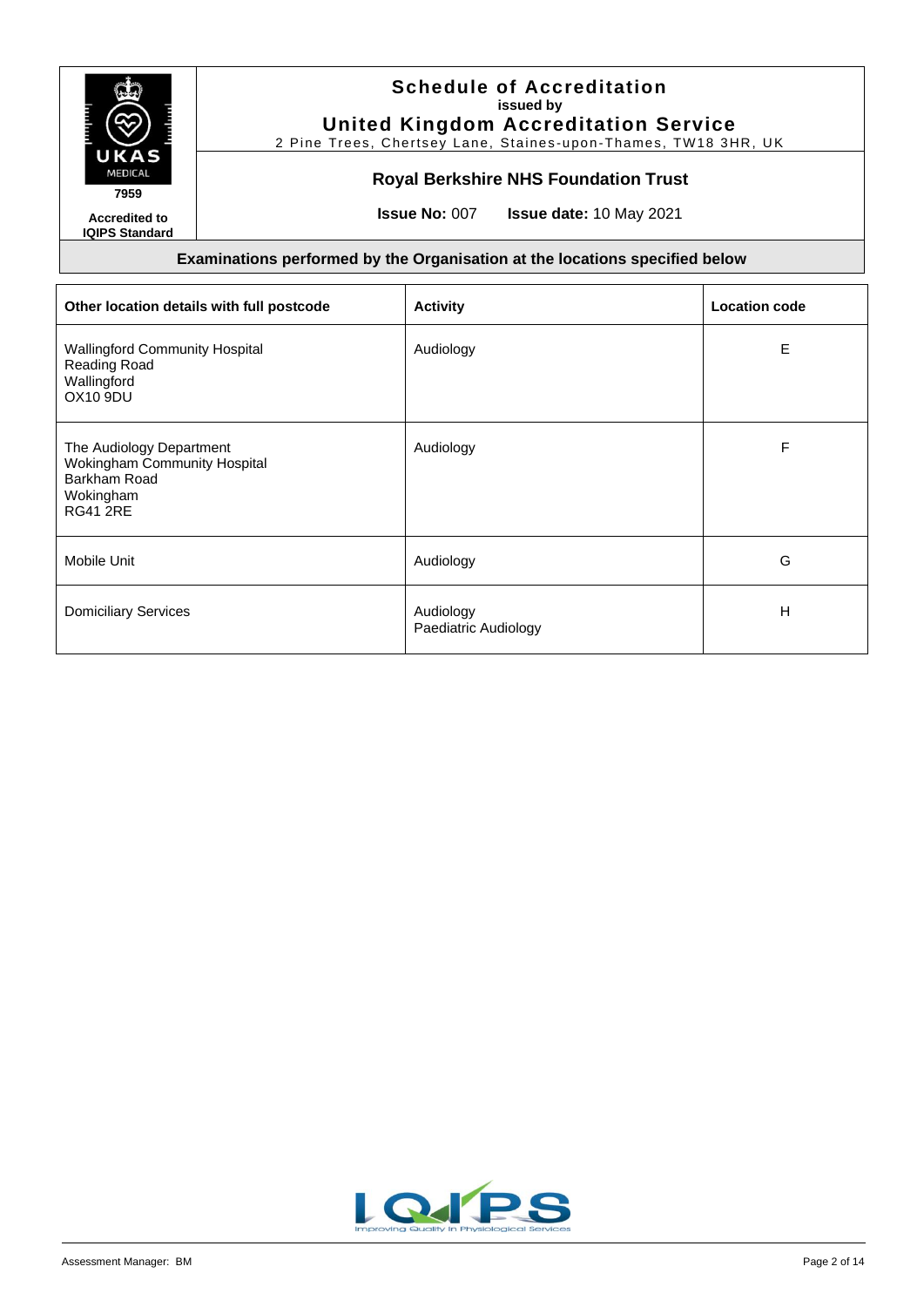

## **Royal Berkshire NHS Foundation Trust**

**Accredited to IQIPS Standard** **Issue No:** 007 **Issue date:** 10 May 2021

## **Examinations performed by the Organisation at the locations specified below**

#### DETAIL OF ACCREDITATION

| Modality  | Type of Examination/Procedure<br>Performed                                                                                                                                                                                                                                                                                                                                                                                                                                                                                                                                                                                                  | Equipment used                                                                                                                                                                                                                                                                                                                                           | Location<br>Code |
|-----------|---------------------------------------------------------------------------------------------------------------------------------------------------------------------------------------------------------------------------------------------------------------------------------------------------------------------------------------------------------------------------------------------------------------------------------------------------------------------------------------------------------------------------------------------------------------------------------------------------------------------------------------------|----------------------------------------------------------------------------------------------------------------------------------------------------------------------------------------------------------------------------------------------------------------------------------------------------------------------------------------------------------|------------------|
| Audiology | <b>Adult Hearing Services:</b><br>Otoscopy<br><b>History Taking</b><br><b>Pure Tone Audiometry</b><br>Tympanometry<br><b>Acoustic Reflex Testing</b><br>Loudness Discomfort Level<br><b>Distraction Testing</b><br>Visual Reinforcement Audiometry<br>Performance Test<br><b>McCormick Toy Test</b><br>Play Audiometry<br><b>Otoacoustic Emissions Tests -</b><br><b>Transient Evoked</b><br><b>Cortical Electric Response</b><br>Audiometry<br>Neuro-otological Auditory Brainstem<br>Responses<br>Screening/Automated OAE<br>Bone Anchored Hearing Aid<br>Assessment<br>BKB Sentences or other Speech<br>Material<br>Electrocochleography | <b>GN Aurical Freefits</b><br><b>GN AuricalTest box</b><br>Hi-Pro<br><b>Grayson Stadler</b><br>Tympanometers:<br>GSI38/9                                                                                                                                                                                                                                 | A                |
| Audiology | Vestibular Evoked Myogenic Potential<br>(VEMP) Testing<br>hALD live voice toy test<br>COSI<br>Impression Taking<br><b>Hearing Aid Fitting</b><br><b>Real Ear Measurement</b><br>Real Ear to Coupler Differences<br>Hearing Aid Diagnostics and<br>Adjustment<br>Unaided & Aided Sound Field<br><b>Thresholds</b><br>BKB Sentences or other Speech<br>Material<br><b>AB Word Lists</b><br><b>Hearing Handicap Inventory</b><br>Quick SIN<br>Bone Anchored Hearing Aid Fitting                                                                                                                                                                | <b>GN Aurical Freefits</b><br><b>GN AuricalTest box</b><br>Hi-Pro<br><b>Grayson Stadler</b><br>Tympanometers:<br>GSI38/9<br>Audioscan verifit<br>Automated McCormack<br><b>Toy Test</b><br>OAE Echo check<br>Kamplex audiometer<br>(for VRA)<br>Kamplex KC50<br>Audiometer (for 'play<br>audiometry') Kamplex<br><b>KC35</b><br><b>Bio-Logic SIROCCO</b> | A                |

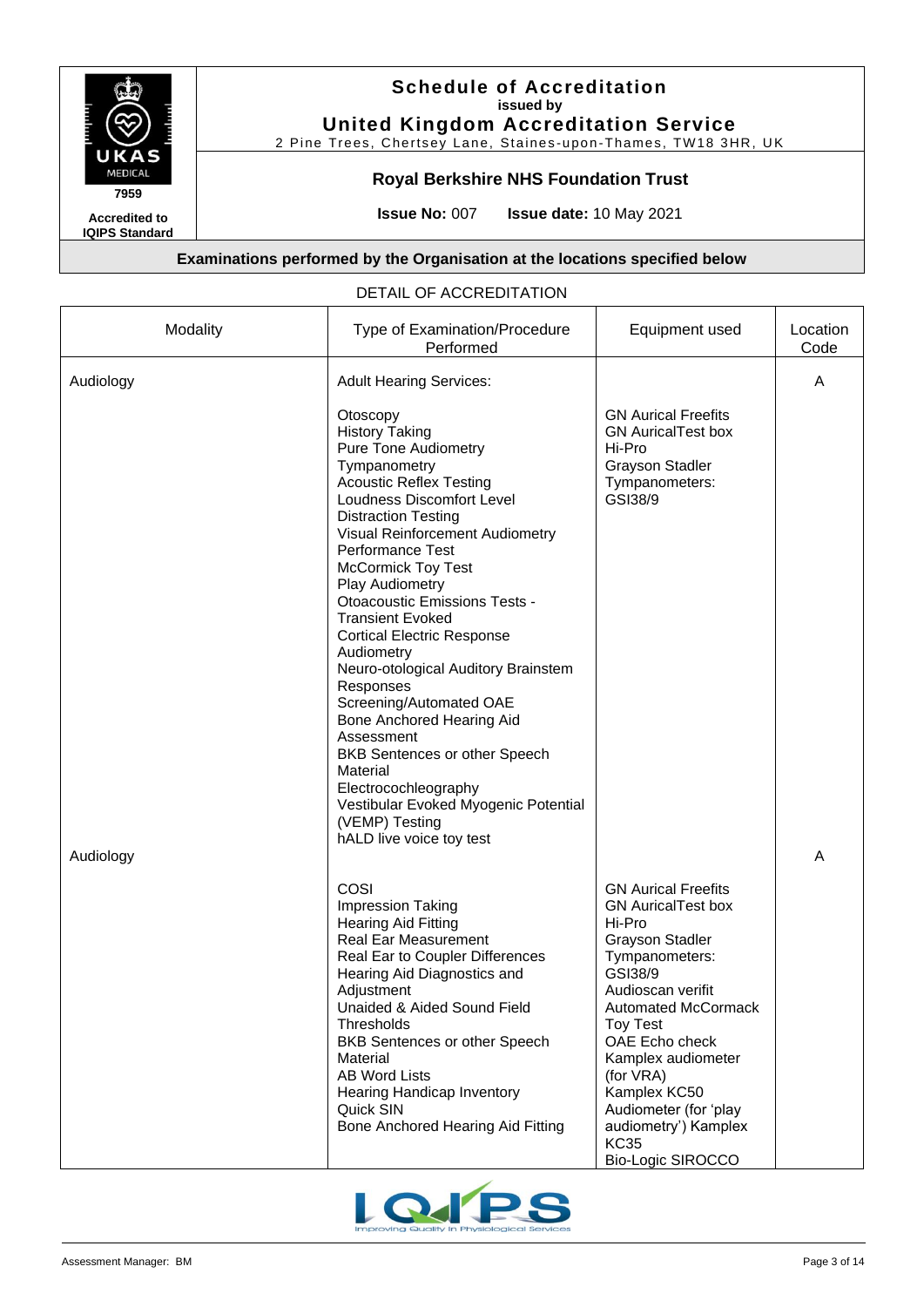

2 Pine Trees, Chertsey Lane, Staines-upon-Thames, TW18 3HR, UK

## **Royal Berkshire NHS Foundation Trust**

**Accredited to IQIPS Standard** **Issue No:** 007 **Issue date:** 10 May 2021

| Modality             | Type of Examination/Procedure<br>Performed                                                                                                                                                                                                                                                                                                                                                                                                                                                                                                                                      | Equipment used                                                                                                                                                                                                                                                                                                                       | Location<br>Code |
|----------------------|---------------------------------------------------------------------------------------------------------------------------------------------------------------------------------------------------------------------------------------------------------------------------------------------------------------------------------------------------------------------------------------------------------------------------------------------------------------------------------------------------------------------------------------------------------------------------------|--------------------------------------------------------------------------------------------------------------------------------------------------------------------------------------------------------------------------------------------------------------------------------------------------------------------------------------|------------------|
| Audiology            | <b>Complex Adult Services</b><br>Tinnitus:<br>Tinnitus Handicap Inventory<br><b>Tinnitus Functional Index</b><br><b>Tinnitus Counselling</b><br><b>Fitting of White Noise Generators</b>                                                                                                                                                                                                                                                                                                                                                                                        | <b>GN Aurical Freefits</b><br><b>GN Aurical Test box</b><br>Hi-Pro<br><b>Grayson Stadler</b><br>Tympanometers:<br>GSI38/9<br>OAE Echo check                                                                                                                                                                                          | A                |
| Paediatric Audiology | Paediatric Audiology Services<br>Otoscopy<br><b>History Taking</b><br><b>Pure Tone Audiometry</b><br>Tympanometry<br><b>Acoustic Reflex Testing</b><br><b>Distraction Testing</b><br>Visual Reinforcement Audiometry<br>Performance Test<br><b>McCormick Toy Test</b><br><b>Manchester Picture Test</b><br>Play Audiometry<br><b>Otoacoustic Emissions Tests -</b><br><b>Transient Evoked</b><br>High Frequency Probe Tone<br>Tympanometry<br>Screening/Automated OAE<br><b>BKB Sentences or other Speech</b><br>Material<br><b>AB Word Lists</b><br><b>Cooperative Testing</b> | <b>GN Aurical Freefits</b><br><b>GN Aurical Test box</b><br>Hi-Pro<br><b>Grayson Stadler</b><br>Tympanometers:<br>GSI38/9<br>Audioscan verifit<br><b>Automated Mccormack</b><br><b>Toy Test</b><br>OAE Echo check<br>Kamplex audiometer<br>(for VRA)<br>Kamplex KC50<br>Audiometer (for 'play<br>audiometry') Kamplex<br><b>KC35</b> | A                |

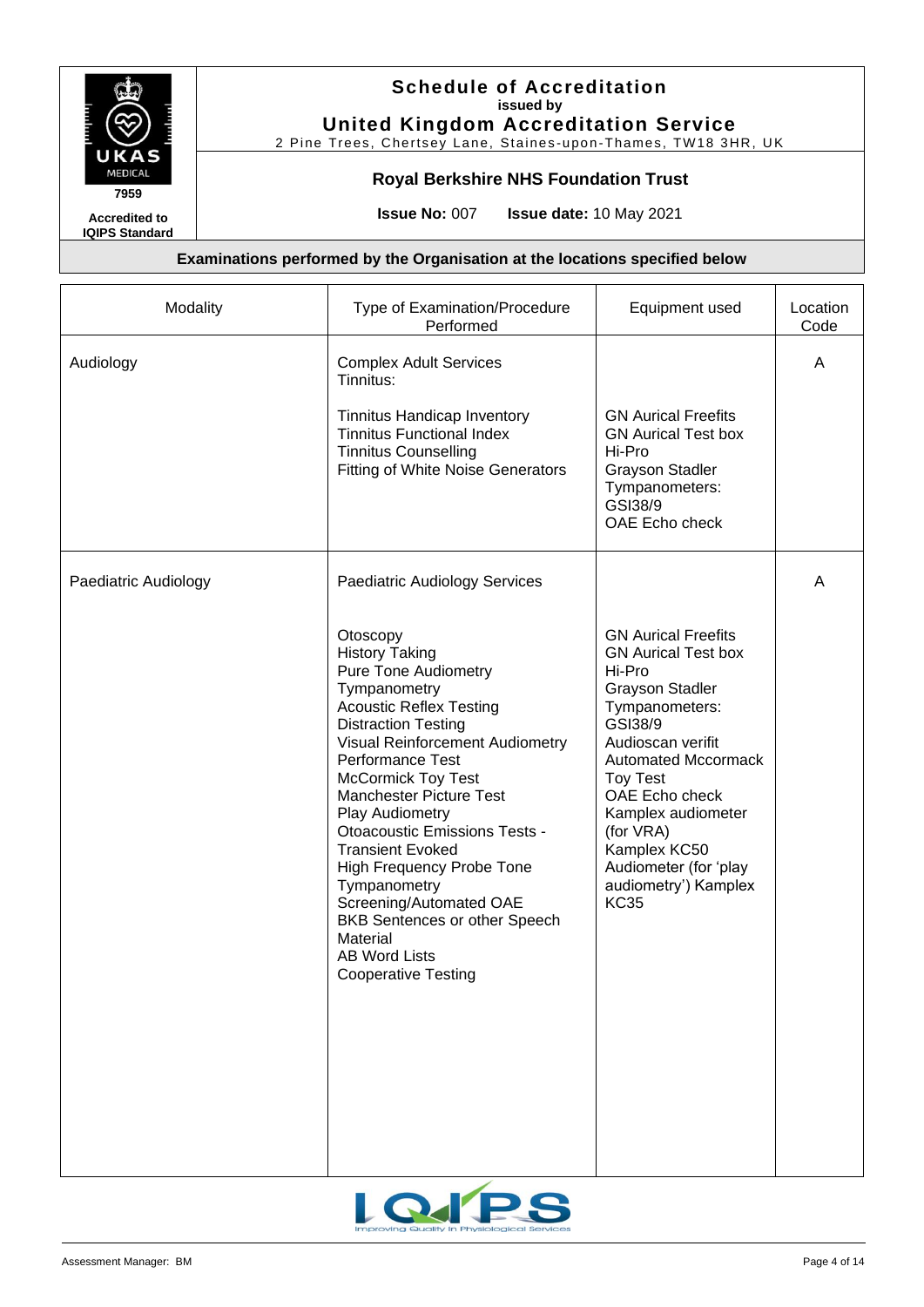

# **Royal Berkshire NHS Foundation Trust**

**Accredited to IQIPS Standard** **Issue No:** 007 **Issue date:** 10 May 2021

| Modality             | Type of Examination/Procedure<br>Performed                                                                                                                                                                                                                                                                                                                                                                                                                                  | Equipment used                                                                                                                                 | Location<br>Code |
|----------------------|-----------------------------------------------------------------------------------------------------------------------------------------------------------------------------------------------------------------------------------------------------------------------------------------------------------------------------------------------------------------------------------------------------------------------------------------------------------------------------|------------------------------------------------------------------------------------------------------------------------------------------------|------------------|
| Paediatric Audiology |                                                                                                                                                                                                                                                                                                                                                                                                                                                                             |                                                                                                                                                | A                |
|                      | <b>Steady State Evoked Potentials</b><br><b>Cortical Electric Response</b><br>Audiometry<br>Neuro-otological Auditory Brainstem<br>Responses<br><b>Cochlear Microphonic Testing</b><br><b>High Frequency Probe Tone</b><br>TympanometryABR Thresholds<br><b>Impression Taking</b><br><b>Hearing Aid Fitting</b><br><b>Real Ear Measurement</b><br>Real Ear to Coupler Differences<br>Hearing Aid Diagnostics and<br>Adjustment<br>Unaided & Aided Sound Field<br>Thresholds | <b>Bio-Logic SIROCCO</b><br>Bio-Logic Navpro<br>Audiometer<br>Interacoustics AD226<br>Tympanometer GN<br>Oscillar                              |                  |
| Audiology            | <b>Adult Hearing Services</b>                                                                                                                                                                                                                                                                                                                                                                                                                                               |                                                                                                                                                | B                |
|                      | Otoscopy<br>Wax Removal - Jobson Horne<br>Probe<br><b>History Taking</b><br><b>Pure Tone Audiometry</b><br>Tympanometry & Reflex testing<br><b>Loudness Discomfort Level</b>                                                                                                                                                                                                                                                                                                | <b>GN Aurical Freefit</b><br><b>GN Aurical Test box</b><br>Tymp: Grasson<br>Stadler GSI 38<br>Verifit<br>Audiometer<br>Kamplex AD27<br>Hi-Pros |                  |

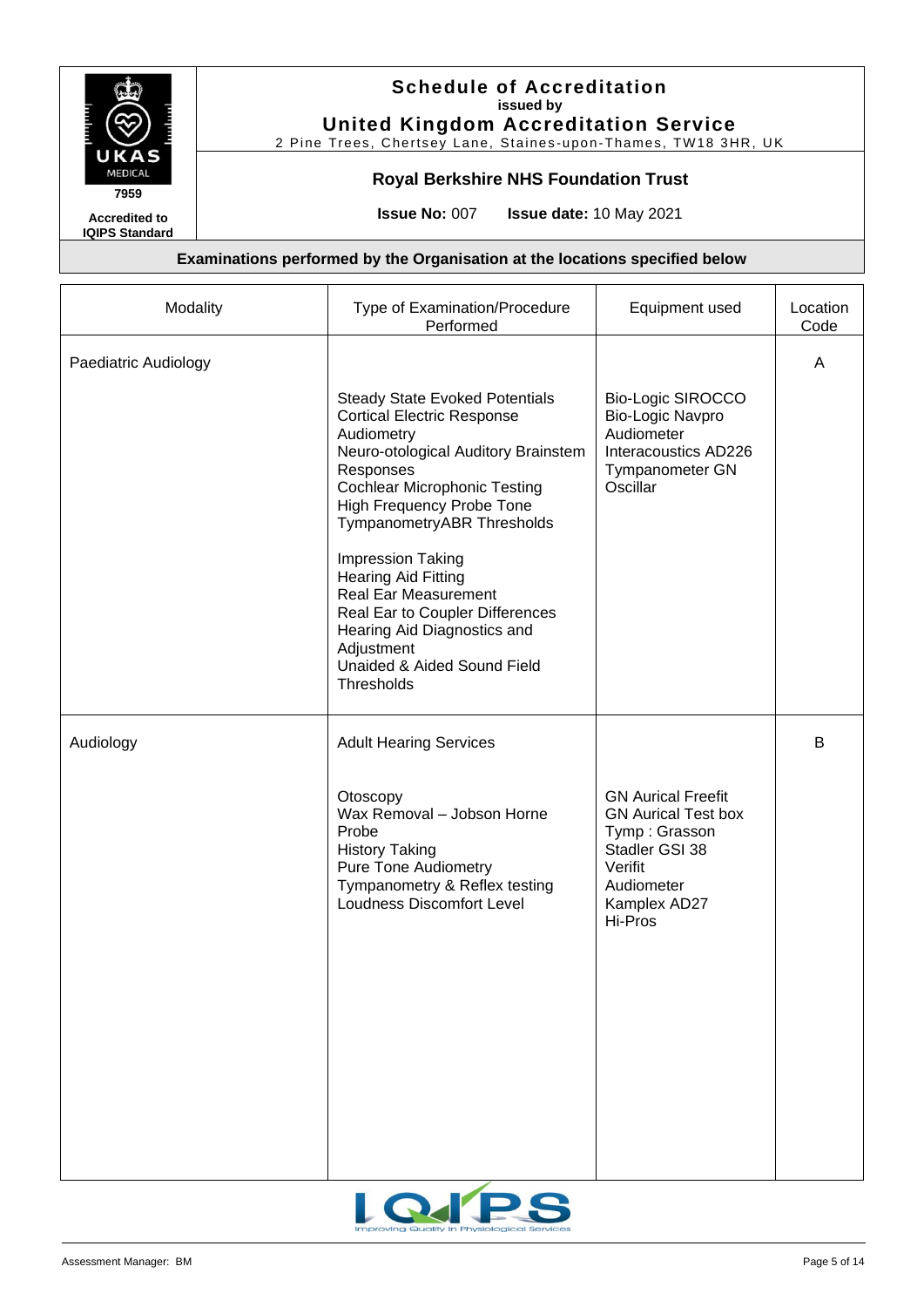

# **Royal Berkshire NHS Foundation Trust**

**Accredited to IQIPS Standard** **Issue No:** 007 **Issue date:** 10 May 2021

| Modality  | Type of Examination/Procedure<br>Performed                                                                                                                                                                                                                                                                          | Equipment used                                                                                                                                                                                             | Location<br>Code |
|-----------|---------------------------------------------------------------------------------------------------------------------------------------------------------------------------------------------------------------------------------------------------------------------------------------------------------------------|------------------------------------------------------------------------------------------------------------------------------------------------------------------------------------------------------------|------------------|
| Audiology |                                                                                                                                                                                                                                                                                                                     |                                                                                                                                                                                                            | B                |
|           | COSI<br><b>Impression Taking</b><br><b>Hearing Aid Fitting</b><br><b>Real Ear Measurement</b><br>Real Ear to Coupler Differences<br>Hearing Aid Diagnostics and<br>Adjustment<br>Unaided & Aided Sound Field<br>Thresholds<br><b>BKB Sentences or other Speech</b><br>Material<br><b>AB Word Lists</b><br>Quick SIN | <b>GN Aurical Freefit</b><br><b>GN Aurical Test box</b><br>Tymp: Grasson<br>Stadler GSI 38<br>Verifit<br>Audiometer<br>Kamplex AD27<br>Hi-Pros                                                             |                  |
| Audiology |                                                                                                                                                                                                                                                                                                                     |                                                                                                                                                                                                            | B                |
|           | <b>Distraction Testing</b><br><b>McCormick Toy Test</b><br>Play Audiometry                                                                                                                                                                                                                                          | <b>GN Aurical Freefits</b><br><b>GN Aurical Test box</b><br>Hi-Pro<br><b>Grayson Stadler</b><br>Tympanometers:<br>GSI38/9<br>Audioscan verifit<br>Automated<br><b>McCormack Toy Test</b><br>OAE Echo check |                  |
| Audiology | <b>Complex Adult Services</b><br>Tinnitus:                                                                                                                                                                                                                                                                          |                                                                                                                                                                                                            | B                |
|           | <b>Tinnitus Handicap Inventory</b><br><b>Tinnitus Functional IndexTinnitus</b><br>Counselling<br><b>Fitting of White Noise Generators</b>                                                                                                                                                                           | <b>GN Aurical Freefits</b><br><b>GN Aurical Test box</b><br>Hi-Pro<br><b>Grayson Stadler</b><br>Tympanometers:<br>GSI38/9<br>OAE Echo check                                                                |                  |

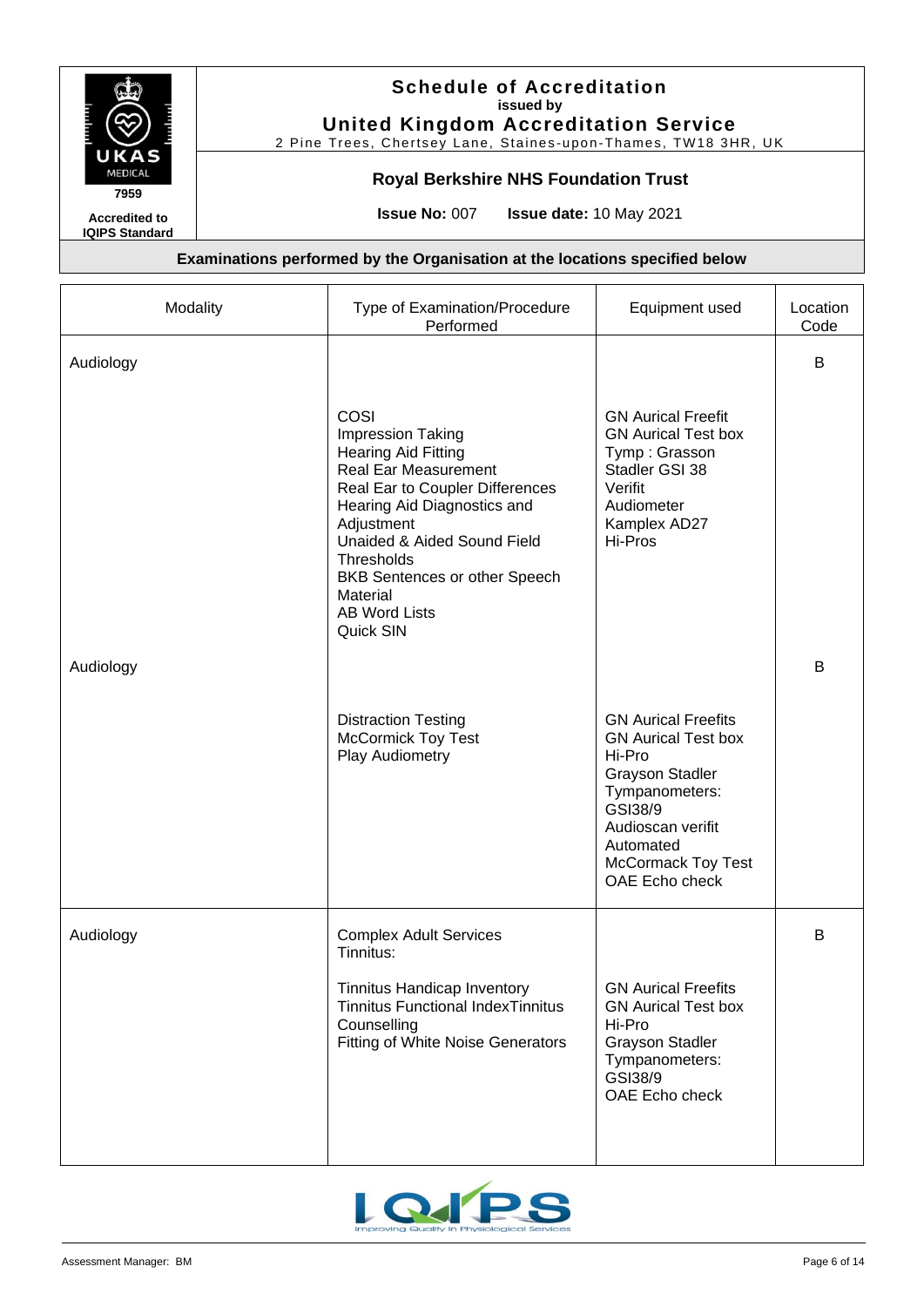

## **Royal Berkshire NHS Foundation Trust**

**Accredited to IQIPS Standard** **Issue No:** 007 **Issue date:** 10 May 2021

| B<br>Paediatric Audiology<br>Paediatric Audiology Services-<br>Otoscopy<br>Tymp Grasson Stadler<br><b>History Taking</b><br>GSI 38:<br><b>Pure Tone Audiometry</b><br>VRA: Grason Stadler<br>GSI 61 Audiometer<br>Tympanometry<br><b>Acoustic Reflex Testing</b><br>Play: Kamplex KD29<br>Performance Test<br>Audioscan Verifit<br><b>McCormick Toy Test</b><br>Interacoustic PA5<br>Warbler<br>Play Audiometry<br><b>Otoacoustic Emissions Tests -</b><br>OAE echocheck<br><b>Transient Evoked</b><br>Screening/Automated OAE<br>BKB Sentences or other Speech<br>Material<br><b>AB Word List</b><br><b>Impression Taking</b><br><b>Hearing Aid Fitting</b><br>B<br>Paediatric Audiology<br><b>Real Ear Measurement</b><br>Real Ear to Coupler Differences<br>Hearing Aid Diagnostics and<br>Adjustment<br>Unaided & Aided Sound Field<br>Thresholds | Modality | Type of Examination/Procedure<br>Performed | Equipment used | Location<br>Code |
|-------------------------------------------------------------------------------------------------------------------------------------------------------------------------------------------------------------------------------------------------------------------------------------------------------------------------------------------------------------------------------------------------------------------------------------------------------------------------------------------------------------------------------------------------------------------------------------------------------------------------------------------------------------------------------------------------------------------------------------------------------------------------------------------------------------------------------------------------------|----------|--------------------------------------------|----------------|------------------|
|                                                                                                                                                                                                                                                                                                                                                                                                                                                                                                                                                                                                                                                                                                                                                                                                                                                       |          |                                            |                |                  |
|                                                                                                                                                                                                                                                                                                                                                                                                                                                                                                                                                                                                                                                                                                                                                                                                                                                       |          |                                            |                |                  |

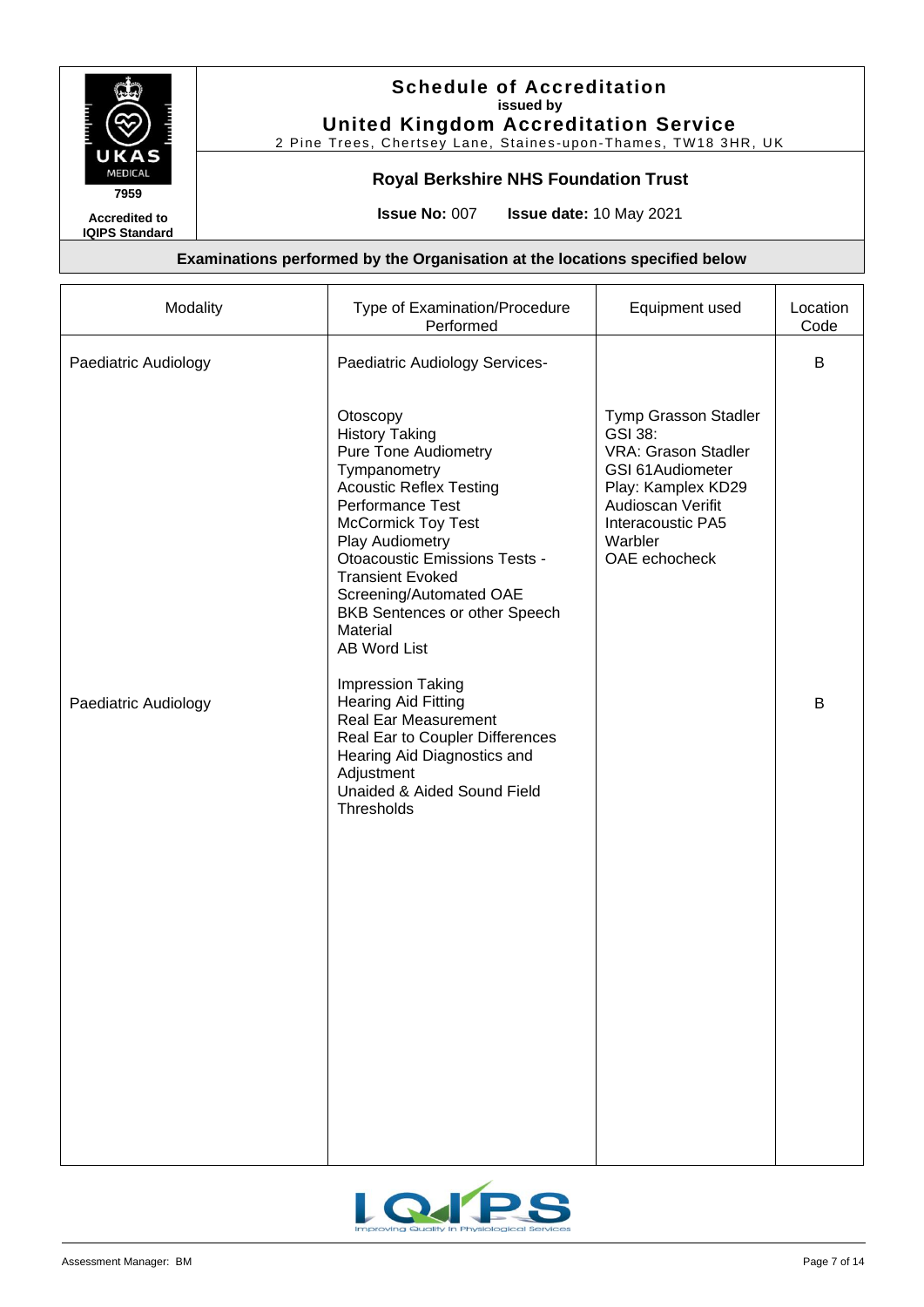

2 Pine Trees, Chertsey Lane, Staines-upon-Thames, TW18 3HR, UK

## **Royal Berkshire NHS Foundation Trust**

**Accredited to**

**IQIPS Standard**

**Issue No:** 007 **Issue date:** 10 May 2021

| Modality  | Type of Examination/Procedure<br>Performed                                                                                                                                                                                                                                                                                                                                                                                                                                                                         | Equipment used                                                                                                                                                 | Location<br>Code |
|-----------|--------------------------------------------------------------------------------------------------------------------------------------------------------------------------------------------------------------------------------------------------------------------------------------------------------------------------------------------------------------------------------------------------------------------------------------------------------------------------------------------------------------------|----------------------------------------------------------------------------------------------------------------------------------------------------------------|------------------|
| Audiology | <b>Adult Hearing Services</b><br>Otoscopy<br><b>History Taking</b><br><b>Pure Tone Audiometry</b><br>Tympanometry<br><b>Acoustic Reflex testing</b><br><b>Loudness Discomfort Level</b><br><b>Performance Test</b><br><b>McCormick Toy Test</b><br>COSI<br><b>Impression Taking</b><br><b>Hearing Aid Fitting</b><br><b>Real Ear Measurement</b><br>Real Ear to Coupler Differences<br>Hearing Aid Diagnostics and<br>Adjustment<br>BRK Sentences of other speech<br>material<br><b>AB Word lists</b><br>Quick SIN | <b>GN Aurical Freefit</b><br><b>GN</b> Aurical<br>Hi-Pro<br>Tympanometer<br><b>Grasson Stadler GSI</b><br>38<br>Warbler:<br>Focus Research CE70<br>OAE Otoport | $\mathsf{C}$     |
| Audiology | <b>Complex Adult Services</b><br>Tinnitus:<br><b>Tinnitus Handicap Inventory</b><br><b>Tinnitus Functional Index</b><br><b>Tinnitus Counselling</b><br><b>Fitting of White Noise Generators</b>                                                                                                                                                                                                                                                                                                                    | <b>GN Aurical Freefits</b><br><b>GN Aurical Test box</b><br>Hi-Pro<br><b>Grayson Stadler</b><br>Tympanometers:<br>GSI38/9<br>OAE Otoport                       | C                |

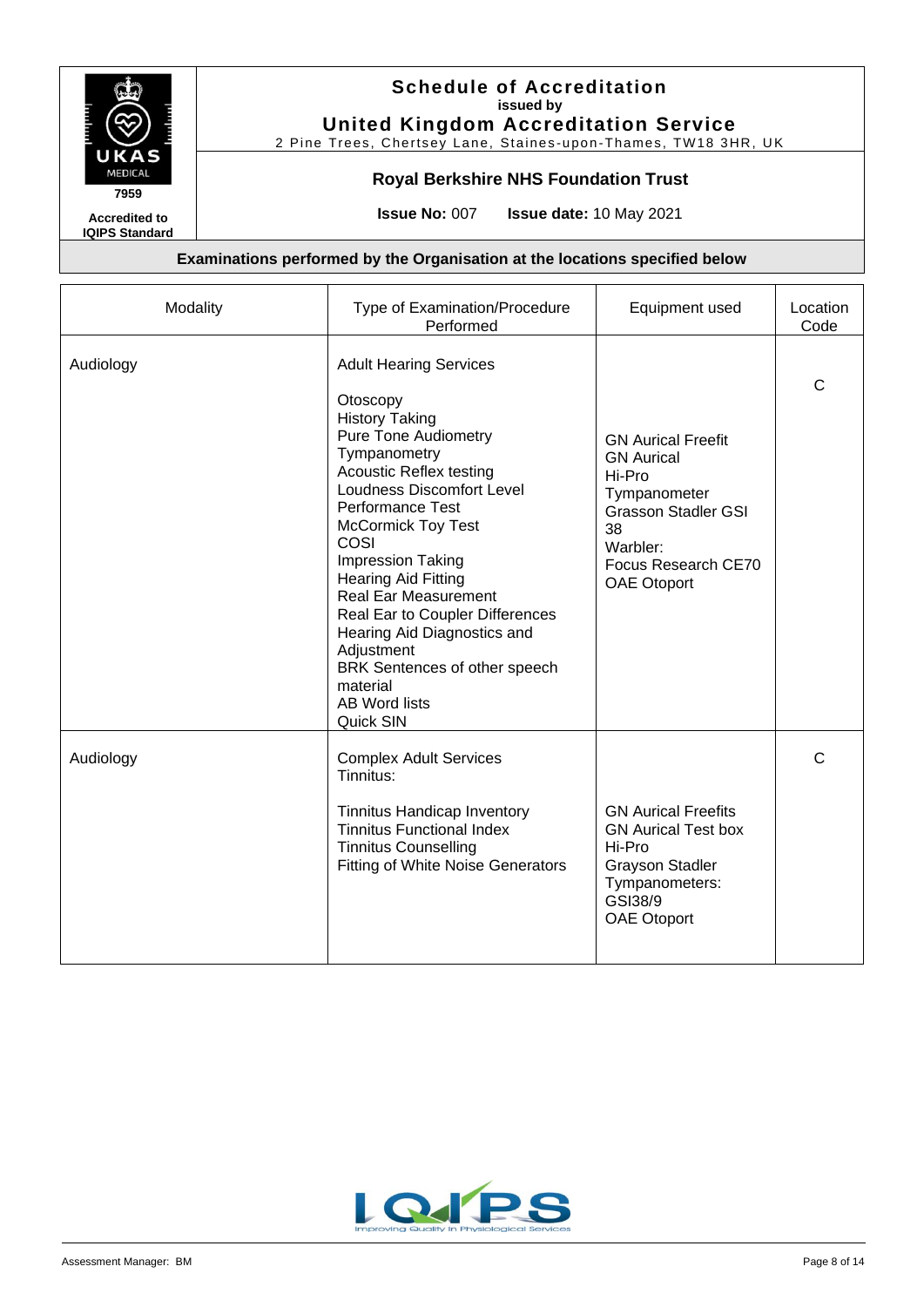

## **Royal Berkshire NHS Foundation Trust**

**Accredited to IQIPS Standard** **Issue No:** 007 **Issue date:** 10 May 2021

| Modality             | Type of Examination/Procedure<br>Performed                                                                                                                                                                                                                                                                                                                                                                                                                                          | Equipment used                                                                                                                                                                                                                                                                                                                                   | Location<br>Code |
|----------------------|-------------------------------------------------------------------------------------------------------------------------------------------------------------------------------------------------------------------------------------------------------------------------------------------------------------------------------------------------------------------------------------------------------------------------------------------------------------------------------------|--------------------------------------------------------------------------------------------------------------------------------------------------------------------------------------------------------------------------------------------------------------------------------------------------------------------------------------------------|------------------|
| Paediatric Audiology | Paediatric Audiology Services<br>Otoscopy<br><b>History Taking</b><br><b>Pure Tone Audiometry</b><br>Tympanometry<br><b>Acoustic Reflex Testing</b><br>Performance Test<br>Play Audiometry<br><b>Otoacoustic Emissions Tests -</b><br><b>Transient Evoked</b><br><b>Impression Taking</b><br><b>Hearing Aid Fitting</b><br><b>Real Ear Measurement</b><br>Real Ear to Coupler Differences<br>Hearing Aid Diagnostics and<br>Adjustment<br>Unaided & Aided Sound Field<br>Thresholds | <b>GN Aurical Freefits</b><br><b>GN Aurical</b><br>Hi-Pro<br><b>Grayson Stadler</b><br>Tympanometers:<br>GSI38/9<br>Automated<br><b>McCormack Toy Test</b><br>OAE Echo check<br>Audiometer<br>Tymp Grasson Stadler<br>GSI 38:<br>VRA: Grason Stadler<br><b>GSI 61</b><br>Play: Kamplex KD29<br>Audioscan Verifit<br>Interacoustic PA5<br>Warbler | $\mathsf{C}$     |
|                      |                                                                                                                                                                                                                                                                                                                                                                                                                                                                                     |                                                                                                                                                                                                                                                                                                                                                  |                  |

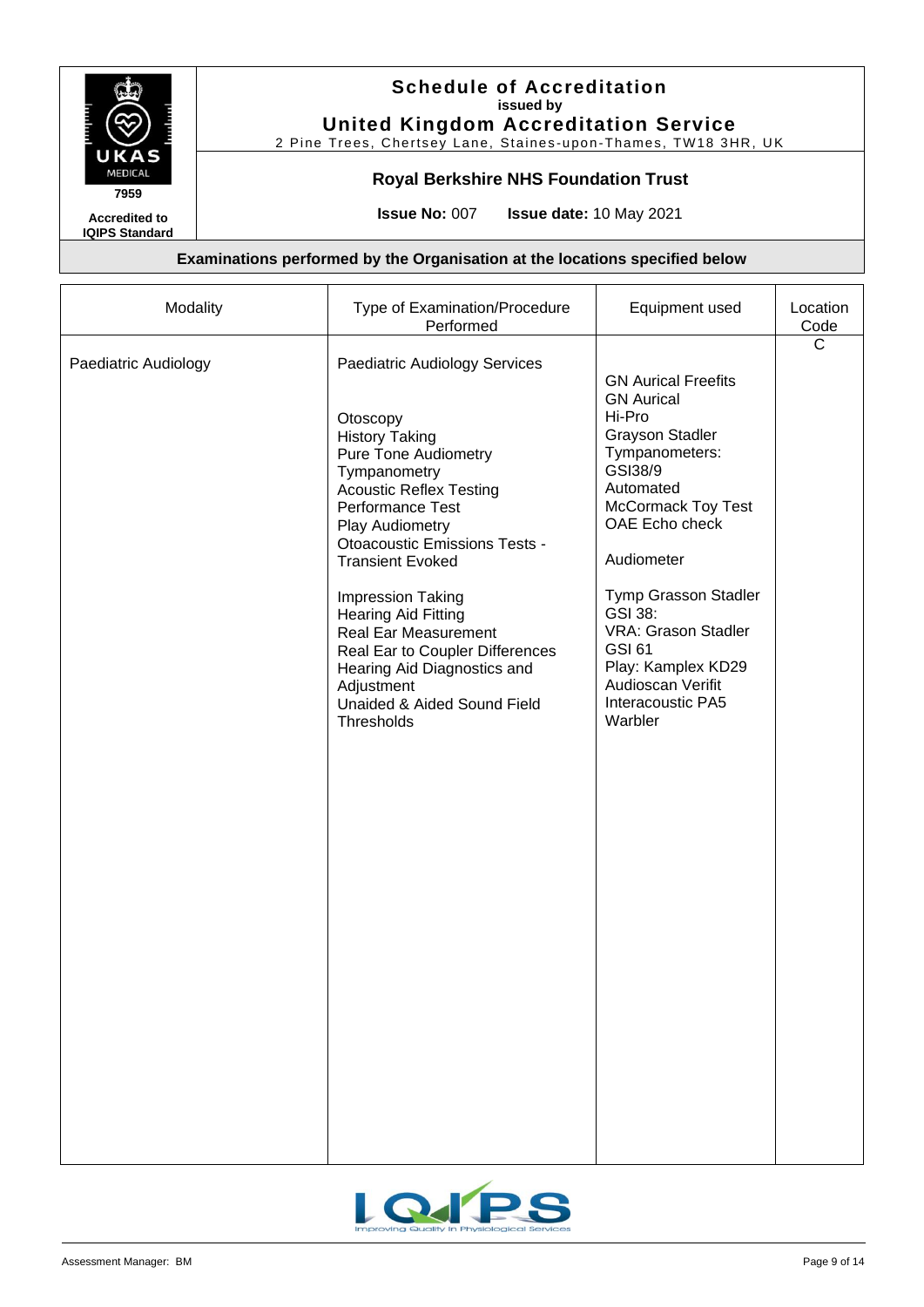

## **Royal Berkshire NHS Foundation Trust**

**Accredited to IQIPS Standard** **Issue No:** 007 **Issue date:** 10 May 2021

| Modality  | Type of Examination/Procedure<br>Performed                                                                                                                                                                                                                                                                                                                                                                                                                                                                                                                                                                                                          | Equipment used                                                                                                                                      | Location<br>Code |
|-----------|-----------------------------------------------------------------------------------------------------------------------------------------------------------------------------------------------------------------------------------------------------------------------------------------------------------------------------------------------------------------------------------------------------------------------------------------------------------------------------------------------------------------------------------------------------------------------------------------------------------------------------------------------------|-----------------------------------------------------------------------------------------------------------------------------------------------------|------------------|
| Audiology | <b>Adult Hearing Services</b><br>Otoscopy<br>Wax Removal - Jobson Horne<br>Probe<br><b>History Taking</b><br><b>Pure Tone Audiometry</b><br>Tympanometry<br><b>Acoustic Reflex testing</b><br><b>Loudness Discomfort Level</b><br>Performance Test<br><b>McCormick Toy Test</b><br>Play Audiometry<br><b>Otoacoustic Emissions Tests -</b><br><b>Transient Evoked</b><br><b>Cortical Electric Response</b><br>Audiometry<br>Neuro-otological Auditory Brainstem<br>Responses<br>Screening/Automated OAE<br>Bone Anchored Hearing Aid<br>Assessment<br>BKB Sentences or other Speech<br>Material<br>Electrocochleography<br>hALD live voice toy test | <b>GN Aurical Freefits</b><br><b>GN Aurical</b><br>Hi-Pro<br><b>Grayson Stadler</b><br>Tympanometers:<br>GSI38/9<br>Warbler:<br>Focus Research CE70 | D                |
|           | COSI<br><b>Impression Taking</b><br><b>Hearing Aid Fitting</b><br><b>Real Ear Measurement</b><br>Real Ear to Coupler Differences<br>Hearing Aid Diagnostics and<br>Adjustment<br>BRK Sentences of other speech<br>material<br><b>AB Word List</b><br>Quick SIN                                                                                                                                                                                                                                                                                                                                                                                      |                                                                                                                                                     |                  |

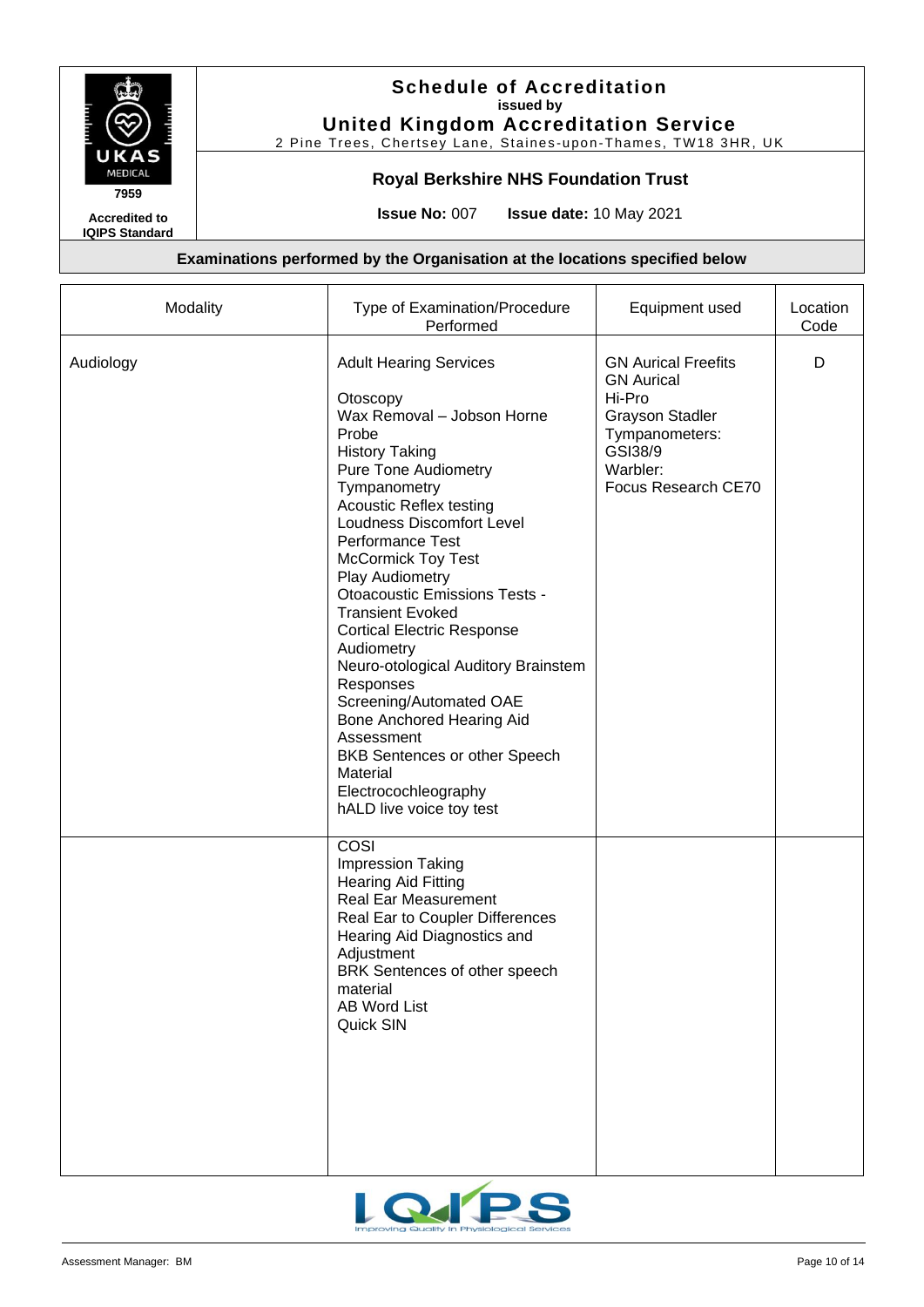

## **Royal Berkshire NHS Foundation Trust**

**Accredited to IQIPS Standard** **Issue No:** 007 **Issue date:** 10 May 2021

| Modality             | Type of Examination/Procedure<br>Performed                                                                                                                                                                                                                                                                                                                                                                                                                                                                                                                                                                                                                                             | Equipment used                                                                                                                                                                                                                                                                                    | Location<br>Code |
|----------------------|----------------------------------------------------------------------------------------------------------------------------------------------------------------------------------------------------------------------------------------------------------------------------------------------------------------------------------------------------------------------------------------------------------------------------------------------------------------------------------------------------------------------------------------------------------------------------------------------------------------------------------------------------------------------------------------|---------------------------------------------------------------------------------------------------------------------------------------------------------------------------------------------------------------------------------------------------------------------------------------------------|------------------|
| Paediatric Audiology | <b>Paediatric Audiology Services</b>                                                                                                                                                                                                                                                                                                                                                                                                                                                                                                                                                                                                                                                   |                                                                                                                                                                                                                                                                                                   | D                |
|                      | Otoscopy<br><b>History Taking</b><br><b>Pure Tone Audiometry</b><br>Tympanometry<br><b>Acoustic Reflex Testing</b><br><b>Distraction Testing</b><br>Visual Reinforcement Audiometry<br>Performance Test<br><b>McCormick Toy Test</b><br>Manchester Picture Test<br>Play Audiometry<br>Otoacoustic Emissions Tests -<br><b>Transient Evoked</b><br>High Frequency Probe Tone<br>Tympanometry<br>Screening/Automated OAE<br><b>Cochlear Microphonic Testing</b><br>BKB Sentences or other Speech<br>Material<br><b>AB Word Lists</b><br><b>Cortical Electric Response</b><br>Audiometry<br>Neuro-otological Auditory Brainstem<br>Responses<br>High Frequency Probe Tone<br>Tympanometry | <b>GN Aurical Freefits</b><br><b>GN Aurical</b><br>Hi-Pro<br><b>Grayson Stadler</b><br>Tympanometers:<br>GSI38/9<br>Automated<br><b>McCormack Toy Test</b><br>OAE Echo check<br>Audiometer<br><b>Bio-Logic SIROCCO</b><br>Bio-Logic Navpro<br>Interacoustics AD226<br>Tympanometer GN<br>Oscillar | D                |

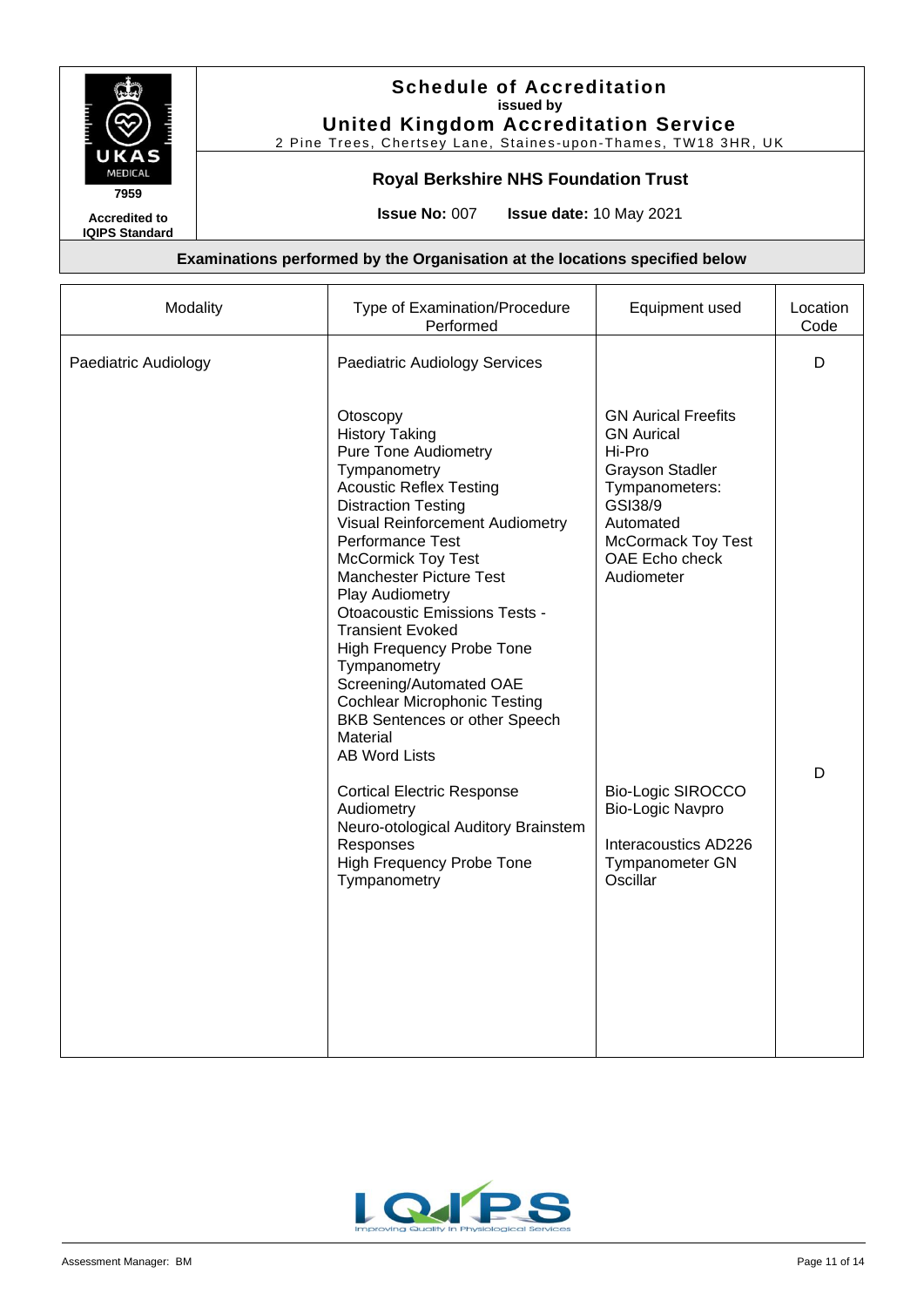

2 Pine Trees, Chertsey Lane, Staines-upon-Thames, TW18 3HR, UK

## **Royal Berkshire NHS Foundation Trust**

**Accredited to IQIPS Standard** **Issue No:** 007 **Issue date:** 10 May 2021

| Type of Examination/Procedure<br>Performed                                                                                                                                                                                                                                                                 | Equipment used                                                                                                            | Location<br>Code |
|------------------------------------------------------------------------------------------------------------------------------------------------------------------------------------------------------------------------------------------------------------------------------------------------------------|---------------------------------------------------------------------------------------------------------------------------|------------------|
| <b>Adult Hearing Services</b>                                                                                                                                                                                                                                                                              |                                                                                                                           | E                |
| Otoscopy<br><b>History Taking</b><br><b>Pure Tone Audiometry</b><br>Tympanometry<br><b>Acoustic Reflex testing</b><br>Loudness Discomfort Level                                                                                                                                                            | <b>GN Aurical Freefits</b><br><b>GN</b> Aurical test box<br>Hi-Pro<br><b>Grayson Stadler</b><br>Tympanometers:<br>GSI38/9 |                  |
| COSI<br>Impression Taking<br><b>Hearing Aid Fitting</b><br>Real Ear Measurement<br>Hearing Aid Diagnostics and<br>Adjustment                                                                                                                                                                               |                                                                                                                           |                  |
| <b>Adult Hearing Services</b>                                                                                                                                                                                                                                                                              |                                                                                                                           | F                |
| Otoscopy<br><b>History Taking</b><br><b>Pure Tone Audiometry</b><br>Tympanometry<br>Acoustic Reflex Testing with<br>Interpretation of Results<br>Loudness Discomfort Level<br>COSI<br>Impression Taking<br><b>Hearing Aid Fitting</b><br>Real Ear Measurement<br>Hearing Aid Diagnostics and<br>Adjustment | <b>GN Aurical Freefits</b><br><b>GN</b> Auricaltest box<br>Hi-Pro<br><b>Grayson Stadler</b><br>Tympanometers:<br>GSI38/9  |                  |
|                                                                                                                                                                                                                                                                                                            |                                                                                                                           |                  |

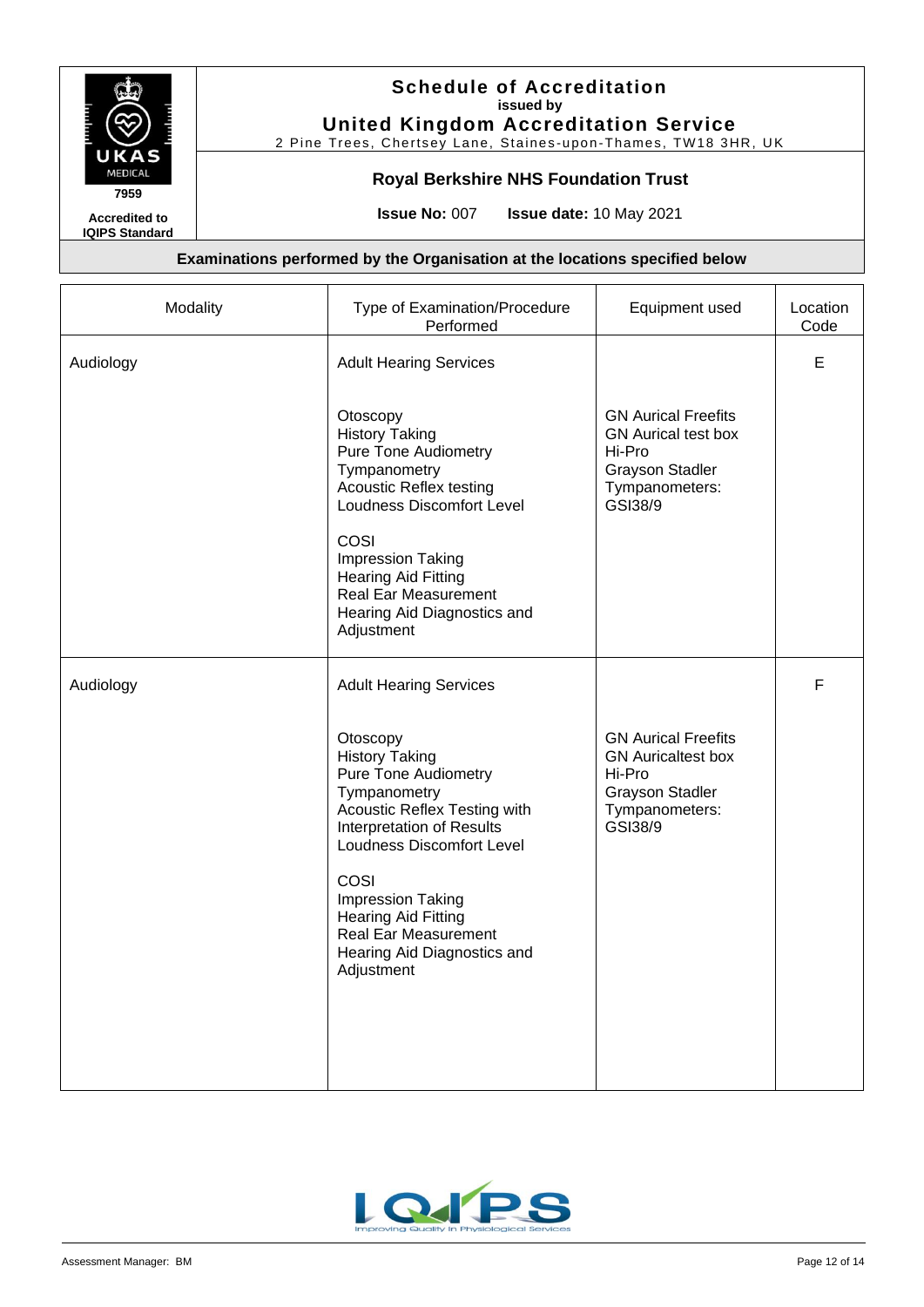

2 Pine Trees, Chertsey Lane, Staines-upon-Thames, TW18 3HR, UK

## **Royal Berkshire NHS Foundation Trust**

**Accredited to IQIPS Standard** **Issue No:** 007 **Issue date:** 10 May 2021

| Modality  | Type of Examination/Procedure<br>Performed                                                                                                                                                                                                        | Equipment used                                                                                               | Location<br>Code |
|-----------|---------------------------------------------------------------------------------------------------------------------------------------------------------------------------------------------------------------------------------------------------|--------------------------------------------------------------------------------------------------------------|------------------|
| Audiology | <b>Adult Hearing Services</b>                                                                                                                                                                                                                     |                                                                                                              | G                |
|           | Otoscopy<br><b>History Taking</b><br><b>Pure Tone Audiometry</b><br>Tympanometry<br><b>Acoustic Reflex Testing</b><br>Loudness Discomfort Level<br>Performance Test<br>Play Audiometry                                                            | <b>GN Aurical Freefits</b><br><b>GN</b> Aurical test<br>boxTympanometer<br><b>GSI38</b>                      |                  |
|           | COSI<br><b>Impression Taking</b><br><b>Hearing Aid Fitting</b><br><b>Real Ear Measurement</b><br>Hearing Aid Diagnostics and<br>Adjustment                                                                                                        |                                                                                                              |                  |
| Audiology | <b>Adult Hearing Services</b>                                                                                                                                                                                                                     |                                                                                                              | H                |
|           | Otoscopy<br><b>History Taking</b><br><b>Pure Tone Audiometry</b><br>Tympanometry<br><b>Acoustic Reflex Testing</b><br>Loudness Discomfort Level<br><b>Distraction Testing</b><br>Performance Test<br><b>McCormick Toy Test</b><br>Play Audiometry | Callisto audiometer<br><b>GN</b> Aurical test box<br>Tympanometer GSI38<br>Hand held warbler<br>OAE screener |                  |
|           | COSI<br>Impression Taking<br><b>Hearing Aid Fitting</b><br>Hearing Aid Diagnostics and<br>Adjustment                                                                                                                                              |                                                                                                              |                  |